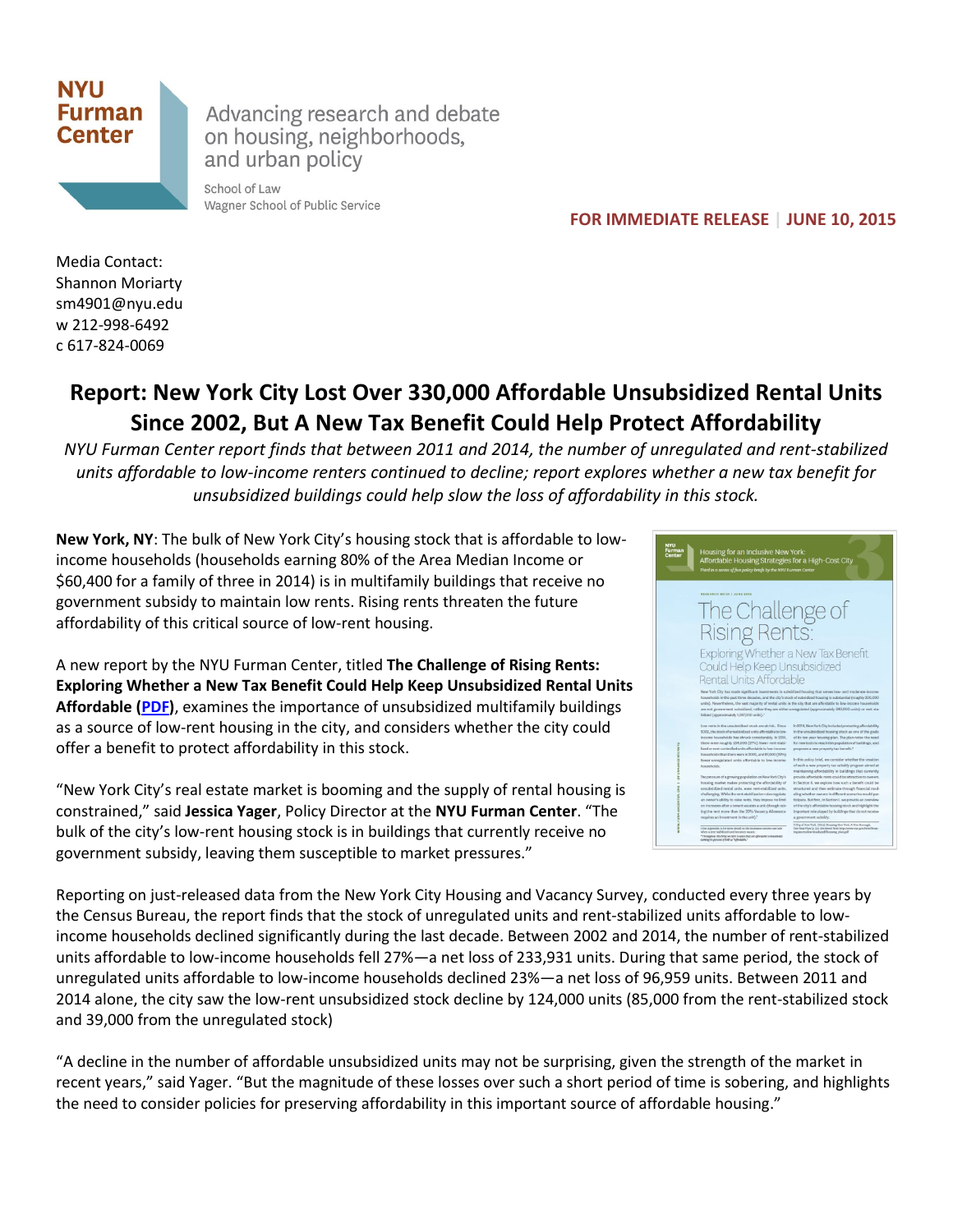According to the report, a new tax benefit for owners who agree to limit future rent increases could help protect affordability in the city's unsubsidized, low-rent housing stock. By modeling the application of such a benefit to buildings with current rents affordable to low-income and very low-income households, the report assesses whether building owners in different scenarios would participate. It also estimates the cost of such a program to the city.

"Because a program like this seeks to protect against unknown future rent growth, there is a risk that the city will provide tax breaks to owners in parts of the city where rent increases never materialize," said Yager. "On the other hand, if owners participate and rents rise significantly, a program like the one we model could help preserve affordable rents. Ultimately, policymakers will need to decide if the cost of a tax incentive program and its risks are worth the potential benefit of preserving some affordability in this stock."

# # # **Link:** <http://furmancenter.org/thestoop/entry/report-the-challenge-of-rising-rents>

**Report:** [The Challenge of Rising Rents: Exploring Whether a New Tax Benefit Could Help Keep Unsubsidized Rental](http://furmancenter.org/files/NYUFurmanCenter_ChallengeofRisingRents_10JUN2015.pdf)  [Units Affordable \(PDF\)](http://furmancenter.org/files/NYUFurmanCenter_ChallengeofRisingRents_10JUN2015.pdf)

**For more information, contact:** Shannon Moriarty, sm4901@nyu.edu, w 212-998-6492, c 617-824-0069

# # #

## **KEY FINDINGS**

*The Challenge of Rising Rents: Exploring Whether a New Tax Benefit Could Help Keep Unsubsidized Rental Units Affordable*

1. **The vast majority of New York City's rental units are unsubsidized; nearly half (47%) of the city's rental housing stock is rent stabilized.** 

In 2014, 47% (1,056,957 units) of New York City's rental housing stock were rent stabilized or rent controlled, while 39% of rental units (848,721 units) were unregulated (not governed by any government restrictions on rents or tenant incomes). Government-subsidized units—including public housing—made up the remaining 13% of the city's rental units (278,618 units).

2. **Most of the city's rental units that are affordable to low-income households are not government subsidized; rather they are either unregulated or rent stabilized.**

In 2014, the city had roughly 1.8 million unsubsidized rental units. Of these, about 53% (946,000 units) were affordable to households earning 80% AMI (about 617,000 rent-stabilized units and 329,000 unregulated units). In addition, roughly 10% (177,000 units) of unsubsidized rental units were affordable to households earning 50% AMI, and about 2% (41,000 units) were affordable to households earning 30% AMI.

3. **Between 2002 and 2014, the number unsubsidized units affordable to low-income households declined by over 330,000 units.**

Between 2002 and 2014, the number of rent-stabilized units affordable to low-income households fell by 233,931 units (27%). During that same period, the stock of unregulated units affordable to low-income households declined by 96,595 units (23%). Between 2011 and 2014, the stock of affordable unsubsidized units decreased by approximately 124,000 units (85,000 from the rent stabilized stock and 39,000 from the unregulated stock).

**4.** T**he city might achieve its goal of protecting affordability in the unsubsidized stock by offering a tax benefit to owners of currently affordable units if they agree to forgo some future rent increases**. Whether an owner would participate depends on her belief about future rent growth in her neighborhood.

Whether it is worthwhile for the city to offer such a benefit depends on the city's projections about future rent